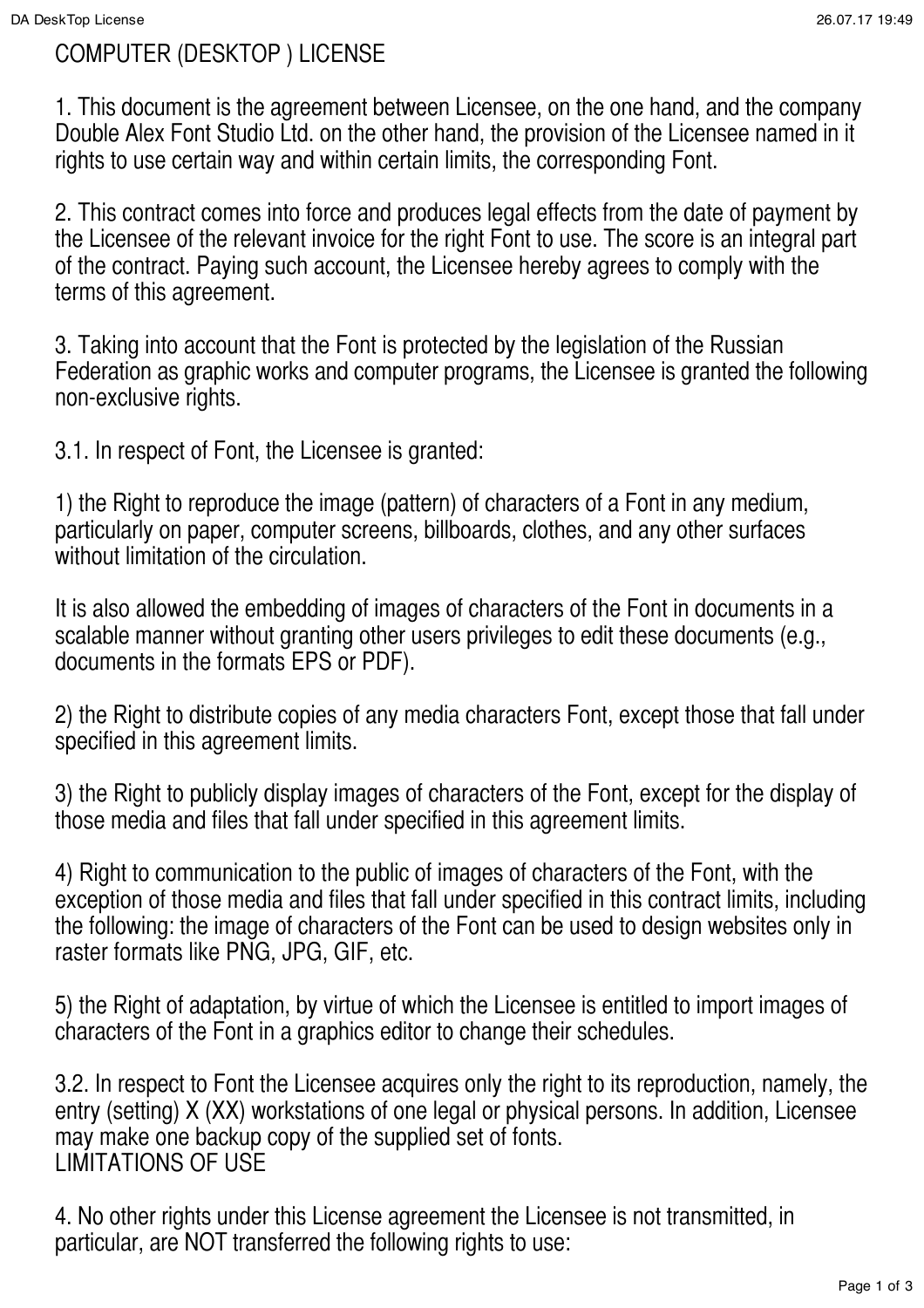1) the Right to install a Font on a Server providing multi-user access. For this right you must purchase a special license.

2) the Right to use the Font to design websites with the @font-face and using web technology, different from the @font-face (sIFR, custom cufón or Typeface.js). To acquire such rights, you must purchase a special license.

3) the Right embedding of images of characters of the Font in documents formats EPS or PDF for commercial distribution in the form of electronic books, magazines and other electronic publications in a scalable form. For this right you must purchase a special license.

4) the Right to reproduce the Font in mobile applications and video games. For this right you must purchase a special license.

5) the Right to reproduce the Font in scalable format in logos. For this right you must purchase a special license.

6) the Right to view the images of characters of the Font in the audiovisual works in all film and video (including for the purposes of television broadcasts), including titles and labels. For this right you must purchase a special license.

7) the Right to broadcast, communication by cable retransmission of a Font. For this right you must purchase a special license.

8) the Right to distribute the Font files included with the hardware or software. For this right you must purchase a special license.

9) the Right to processing of Font files.

10) Dissemination and making available files Font. Licensee shall not place, install or use the Font files on workstations, Servers, and Web servers of other companies or individuals, to place them on the web, give them a loan, lease or transfer to another user, except in the case when is the whole package, comprising: a Font file, the license rights, the manual, printed material and backup. In this case, the Licensee is obliged to destroy all existing copies of the transferred software and documentation, and notify the company Double Alex Font Studio Ltd. about the change of licensee.

5. Specified in this agreement, the rights granted to the Licensee without the right of transfer and assignment to others, except in the case provided for in paragraph 4 above 10).

## CONSEQUENCES OF BREACH OF CONTRACT

6. In the event of a breach by Licensee of any provision of this agreement, the company Double Alex Font Studio Ltd. has the right to unilaterally terminate it. In this case, upon